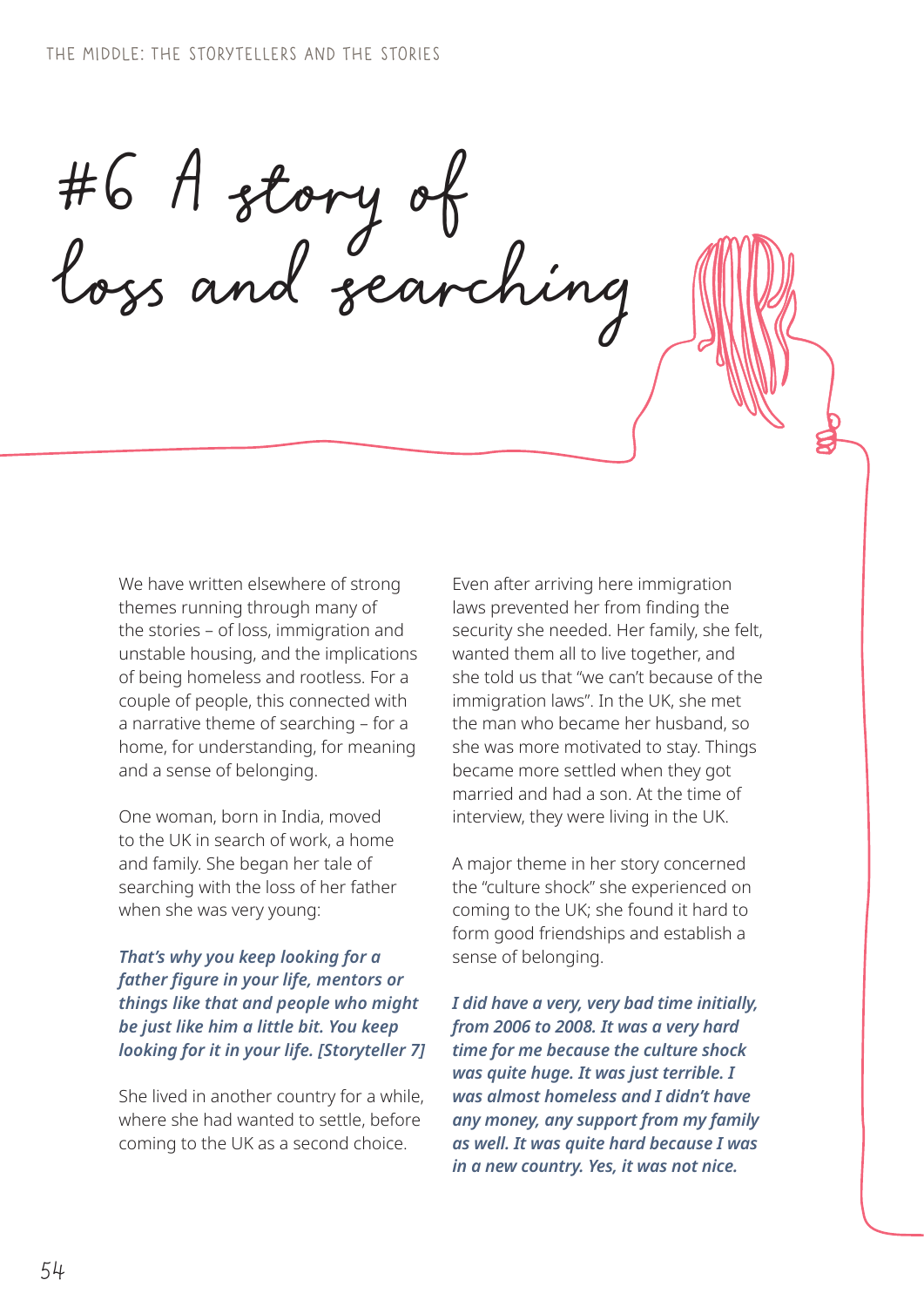She found people in the UK to be "very busy and… very individualistic", focused on their self-development, their own goals and achievements, to the exclusion of what she described as "the social bit". She saw mental health facilities as the only way she could find someone to confide in. In her own country, she said:

*Building a friendship is quite easy and there are just so many people, you never feel isolated because there's just so many people all around you all the time, you don't have time to think about yourself. Whereas here, you have a lot of time to think about yourself, to introspect and to think about yourself but that's a bit too much I feel.*

She compared this to the individualistic culture in the UK, where people are not expected to talk to strangers.

*Here, I feel sometimes it's almost like everybody is so quiet and everybody is made to be so quiet that it's almost like you're killing people by the quietness. You're killing people by not letting them speak, I mean on the tube or on the buses, it's just like I feel like we are humans, we're supposed to socialise, we're supposed to speak out but the culture is such that I can't go against the culture I feel. I have to adapt and I feel maybe the adapting has taken its toll.*

The trigger for her period of psychosis was a falling out with a friend, a not insignificant incident in the context of her search for human connection. At the time, she was tired from a lack of sleep due to having a young child. She began to see things and to hear voices. Not all these manifestations were negative. One of the voices was her father: "It's a good voice" – and she experienced some of what she went through as a form of spiritual awakening in which she was channelling information from other beings, some of whom she described as coming from the future. She began a new search: for meaning and understanding in relation to her mental health and her spiritual awakening, but also for someone to talk to about what was happening to her.

She demonstrated a sophisticated understanding of the culture and attitudes surrounding mental health in this country. She was clearly aware that she needed to keep her spiritual explanations to herself at times but was also critical of a system that relied on medication as the main form of treatment. She described her experiences with her psychiatrist as frustrating and said that she had wanted to talk to them about her experiences but found they were unreceptive. This had an impact on her ability to make sense of her experience.

*It makes you feel, I don't know what's the word, lonely or isolated or whatever. It just makes you feel not happy because you've gone through this incredible crazy experience and you want to share it with somebody and you want to maybe sit down and just try and understand it. In some ways it might be true, who knows. It might be true that maybe there is a race of aliens and they tried to contact me, I don't know. I should be able to say that, that's my point of view, without being laughed at, without feeling… at least I should be able to think that way or at least have that freedom to think this.*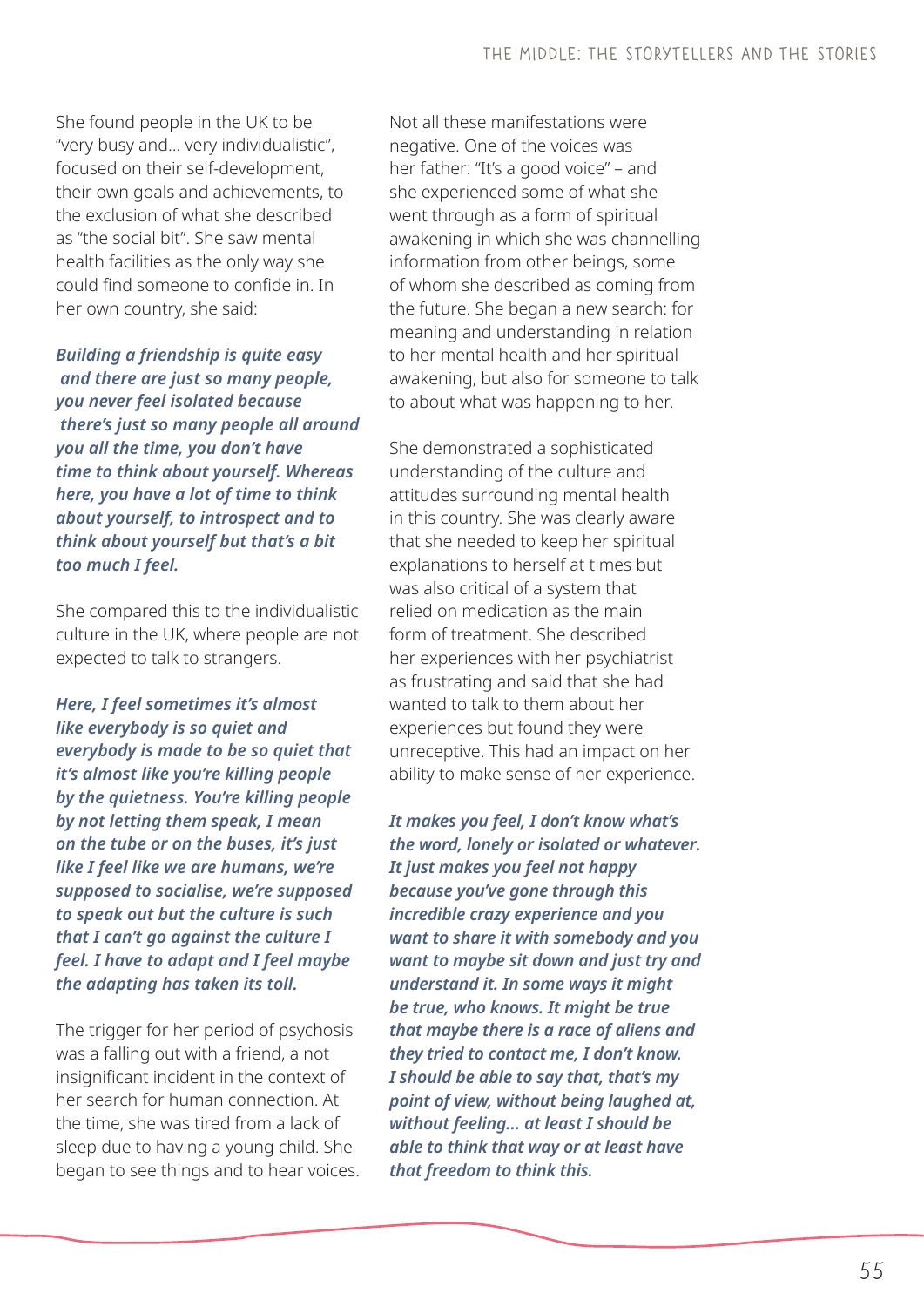She felt obliged to take medication to prevent her son being taking away by social services – she felt that social services were only interested in whether she was complying: "you're taking medication because you're putting everybody at ease". This further compounded her sense that she could not talk to people about her experiences, making it difficult for her to make sense of them.

She finally found someone to talk to at the mental health service when she was referred to a psychologist – someone who did not dismiss her search for meaning within a spiritual framework. She had spent time and energy seeking an understanding of her own experiences and had finally found a person to share this with.

*I just don't want to be labelled because of my viewpoints, to be crazy because if I've gone through this experience, I can say… I don't call it a spiritual awakening, nor do I call it a mental health problem, I just say it's an experience because at the end of it, it's just an experience. You're going through that sort of experience which is different, which is not normal. It makes you do things differently. It can be ultimate reality, it can be several different things. But I should be able to voice my opinion and be able to talk to people. I think that's what is needed in mental health facilities.* 

Her observations about mental health services included the need for people to find someone on their wavelength to talk to early on, before professionals leap to medication or diagnosis. She also spoke of needing to go somewhere quiet to begin to make sense of things.

She described the language of mental illness and diagnosis as creating stigma. She suggested that regarding it as a "special experience" might encourage more people to talk about their experiences and others to listen.

*There should be a place where, without thinking, without making them… firstly, the whole mental thing is debatable, whether it is something you should consider as a stigma because the word mental health itself is wrong I feel. You are saying that this person's mental health has broken down.* 

*I think that's why it creates the stigma. If you called it more experience or whatever, special experience. It is a very special experience which people go through and they need more support for it and be able to talk to more and more people who have also gone through that.*

*…you still need people to talk to about your theories and the things that you've experienced even though how crazy and far-fetched they sound. You still need that safe environment where you feel accepted and not being laughed at and understood.*

She felt that without the freedom to talk about the experiences she had been through and her beliefs about them, she was at risk of losing her identity. In her own culture, her beliefs might have been understood alongside "gods and goddesses, stories where people were flying. We have that culture of having those things, whereas here you have to be a bit mental"